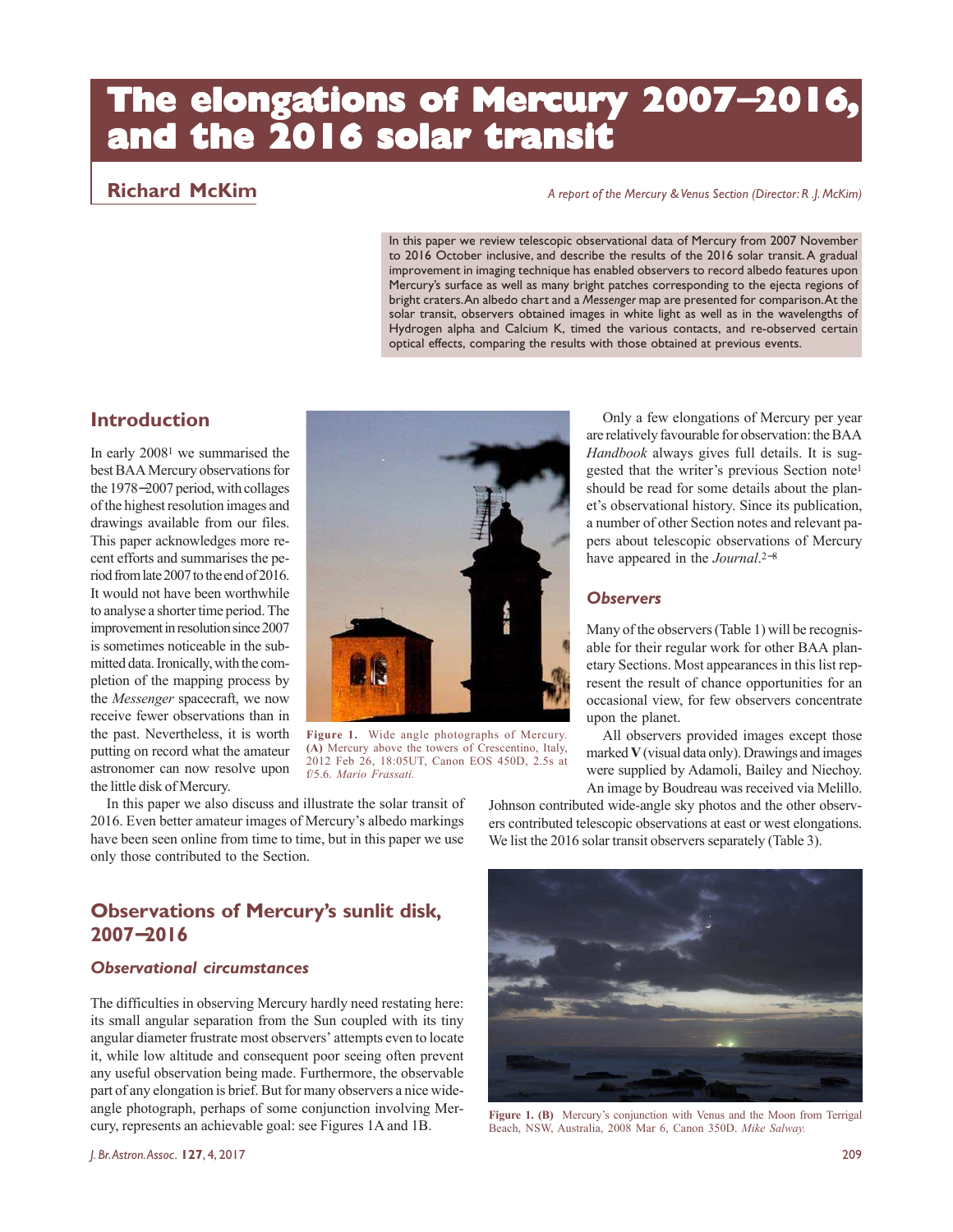### *McKim: Elongations of Mercury 2007–2016, and the 2016 solar transit Elongation data*

In Table 2 we list the greatest elongation (GE) dates from 2007 Nov to 2016 Oct. In his Section Reports, the late J. Hedley Robinson found it suitable to summarise Mercury observations every two calendar years. (F. J. Melillo, who is the current Mercury Recorder for the ALPO, reports upon the work of his contributors annually.) The sheer number of these elongations is immediately apparent from the table. (The BAA *Handbook* also gives the times of superior conjunction.) We also indicate the number of contributors.

We have shown the availability of observational material in **bold** type. Each **bold** entry is accompanied in brackets first by the number of visual observers, followed by the number of imaging observers (*e.g*., (2/1)). A number of elongations, particularly the morning ones, went unobserved.

# *Observational results*

It can readily be seen that most eastern elongations received observational coverage, but that an increasing number of western elongations were not observed. The majority of BAA work



**Figure 2.** Albedo map of Mercury by H. Camichel and A. Dollfus, reproduced from their paper in *Icarus*, 8, 216–226 (1968). *Note:* In this map and all telescopic drawings and images, south is uppermost.



**Figure 3.** The *Messenger* Low Angle Incidence Mercury Mosaic: http://messenger.jhuapl.edu/Explore/ Images.html#global-mosaics. 'This monochrome mosaic complements the morphology mosaic by using images that minimize shadows on the surface, and hence this ...mosaic highlights different reflectance properties of the materials on Mercury's surface. Projection: simple cylindrical, centered on 0° latitude and 0° longitude.' For reproduction here we have rearranged the mosaic to show longitude 180° at the centre, and south at the top.

has always taken place at the more favourable Spring eastern elongation each year, although some observers such as Gray are obliged to concentrate upon western elongations due to local obstructions. The best-observed elongations in terms of volume of data were the eastern ones of 2008 May (bringing drawings from Adamoli, Frassati, Niechoy and Phelps, and images from the Ackermanns, Arditti, Kivits, Lomeli, Niechoy and Walker) and 2010 Apr (drawings by Adamoli, Bailey, Frassati, Grego and Niechoy, and images by the Ackermanns, Edwards, Ikemura, Kivits and Meredith). Understandably, some of the best quality images and drawings were obtained in the still morning air at western elongations.

For ease of reference we present the Camichel−Dollfus telescopic albedo map9 in Figure 2. This lower resolution chart is more suitable in making comparisons with our results. It will be useful to give one of the final *Messenger* mosaics<sup>10</sup> to refer to for the higher resolution data: see Figure 3.

As in the previous report we display images in a single collage in order of central meridian longitude rather than by date: see Figure 4. This Figure includes some particularly fine work by the late Willem Kivits. It can be seen that several observers achieved a slightly higher resolution than the work published up to the

> end of 2007.<sup>1</sup> If we compare our current data with the previous collage, we can see that the results are complementary: longitudes imaged at crescent phase in one may be compared with nearly full phase ones at another. Even over nearly a decade we did not gather enough images to record every longitude at a high gibbous phase.

Some of the better drawings are given likewise in Figures 6A and 6B.

# *The bright spots*

Note that these spots, representing the ejecta from ray craters, are seen at their brightest under a vertical Sun. Thus if the phase is slightly gibbous they will be best seen towards the limb, which is where the subsolar point will be located. On the disk of the planet close to Full they may be bright near the centre. For example, witness Kuiper (−11°, 31.5°) as the bright spot near the *p.* limb under CM= 080 and 081° (Figure 4). At this longitude the Sun would be close to being directly overhead at the equator. On the image at CM= 028° in Figure 4, Kuiper is seen to be just *f.* the CM, and it is light but not bright. There are many examples of these bright spots on the images (and on several drawings).

# *Anomalous observations*

At the 2010 April eastern elongation Frassati on Apr 1 and 5 (drawing; see Figure 6A, CM= 087°), and Edwards on Apr 5 (image) both showed the N. cusp protruding against a convex terminator. This may have been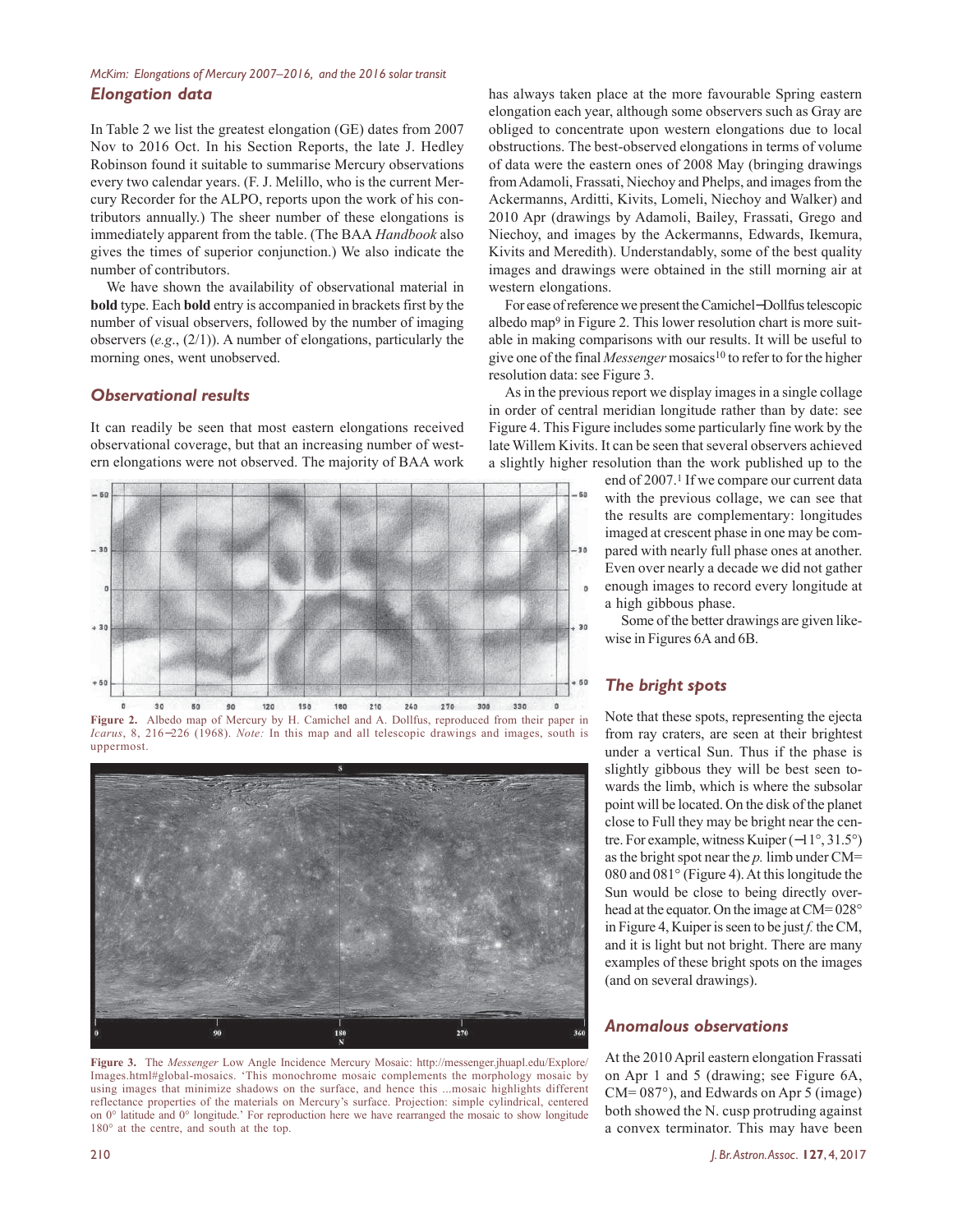

**Figure 4.** A selection of the best BAA images of Mercury, 2007−2016, using cameras with infrared pass filters, by Gabriele & Joerg Ackermann (DMK21AF04 camera); David Arditti (SkyNYX 2-0); John Bourdreau (DMK21AF04.AS); Daniele Gasparri (Lumenera LU075m); Chris Hooker (DMK21AU04.AS); Manos Kardasis (DMK21AU618); Willem Kivits (ATK 2HS & (2010−) DMK 21AU04.AS); Ed Lomeli (DMK21BF04); Paul Maxson (Lumenera SkyNyx); Tiziano Olivetti (Flea 3); John Sussenbach (Flea 3) and Sean Walker (DMK 21AU04.AS). The slow rotation rate of Mercury enables observers to employ long integration times. Given the very variable disk diameter of Mercury, no attempt was made to achieve a constant scale, but the better images have obviously been enlarged to a greater extent. All images have necessarily been considerably enhanced in contrast. In many instances this has resulted in a spurious grainy appearance due to amplified noise, which may well be visible upon the page.

*Top row:* CM= 024° (2016 Jul 13, Hooker), CM= 028° (2011 Mar 7, Kivits), CM= 080° (2008 May 5, Kivits), CM= 081° (2011 Mar 9, Arditti), CM= 081° (2008 May 5, Walker), CM= 081° (2011 Mar 19, Kivits), CM= 104° (2008 May 10, Ackermanns);

*Second row:* CM= 135° (2010 Jun 17, Hooker), CM= 137° (2011 Jun 2, Sussenbach), CM= 140° (2016 Oct 19, Hooker), CM= 140° (2012 May 17, Kivits), CM= 145° (2009 Jul 5, Kivits), CM= 163° (2010 Jun 24, Kivits);

*Third row:* CM= 171° (2010 Jun 26, Hooker), CM= 197° (2008 Mar 10, Lomeli), CM= 221° (2010 Jul 8, Kivits), CM= 225° (2010 Jul 9, Kivits), CM= 237° (2008 Jan 16, Boudreau), CM= 253° (2008 Mar 22, Lomeli), CM= 257° (2010 Sep 17, Maxson);

*Bottom row:* CM= 274° (2009 Oct 6, Maxson), CM= 281° (2013 Jun 4, Kardasis), CM= 291° (2013 Jun 6, Gasparri), CM= 305° (2014 Jul 26, Olivetti), CM= 322° (2009 Aug 15, Kivits), CM= 323° (2011 Jul 15, Kivits), CM= 340° (2016 Jul 2, Hooker), CM= 347° (2013 Jun 17, Gasparri).

due to the presence of a large dark marking near the cusp. Indeed, if we look at the image by Walker under  $CM = 081^\circ$  in Figure 4 we can see a very dark candidate marking near that cusp which could make the terminator appear to recess visually, or upon a processed image.

#### *The smallest observable phase?*

The Director has often wondered what is the smallest phase at which the crescent of Mercury can still be distinguished from the background sky. Rarely do we see drawings or images with a phase below about 0.25. We know it is possible to see the New Moon from a little under 16 hours old, corresponding to a theoretical phase of 0.005. But Mercury is so close to the Sun that few observers have ever viewed a really narrow crescent, when daytime view-

*J. Br. Astron. Assoc.* **127**, 4, 2017 211



**Figure 5.** Mercury at very narrow phase, imaged in daylight by Willem Kivits (DMK 21AU04.AS camera) on 2011 Aug 7 & 11.

ing becomes essential. Moreover, being a rocky planet like the Moon, its magnitude drops off rapidly with decreasing phase.

Extracts from correspondence with Kivits show that Mercury was always invisible to the naked eye (and even on his CCD screen) in daylight at narrow phase. However, Kivits was able to extract the planet's feeble image from the background noise. His narrowest crescents were obtained in early to mid-afternoon on 2011 Aug 7 (0.114) and 11 (0.05). The planet's magnitudes were +2.3 and +3.4 respectively, and the corresponding latter image was obtained just six days prior to inferior conjunction. These remarkable images are given in Figure 5. Note the extreme faintness of the horns; indeed, they are not visible at all in the second image.

Adamoli is another frequent observer of the planet, and often takes up the same challenge from the visual point of view. During the 2010 April evening elongation he was able to follow Mercury on ten evenings in Mar−Apr, and found an apparent phase of 0.16 on Apr 18. But the record of Kivits − phase 0.05 − will be hard to beat.

#### *Filters for visual daytime use*

Gray (2012 Dec 2) wrote about his experiments with various Wratten filters: 'Usually the W22 [orange] copes well, with this planet in particular, but on this occasion it became fairly ill-contrasted against the sky background. So after some experimentation a

W15 [yellow] stacked with a W13 [yellow-green] proved very effective… this combination rendering the sky much the colour of olive oil, with Mercury relatively more yellow.'

# **The 2016 solar transit**

### *Circumstances*

The event took place on 2016 May 9. The circumstances were reviewed by Macdonald<sup>9</sup> and the Director,<sup>10,11</sup> and also given in the 2016 BAA *Handbook*. Observers submitted their results to the writer, to the BAA Transit Website and to the Director of the Solar Section. Some images have already featured on the cover of the 2016 August *Journal*. 12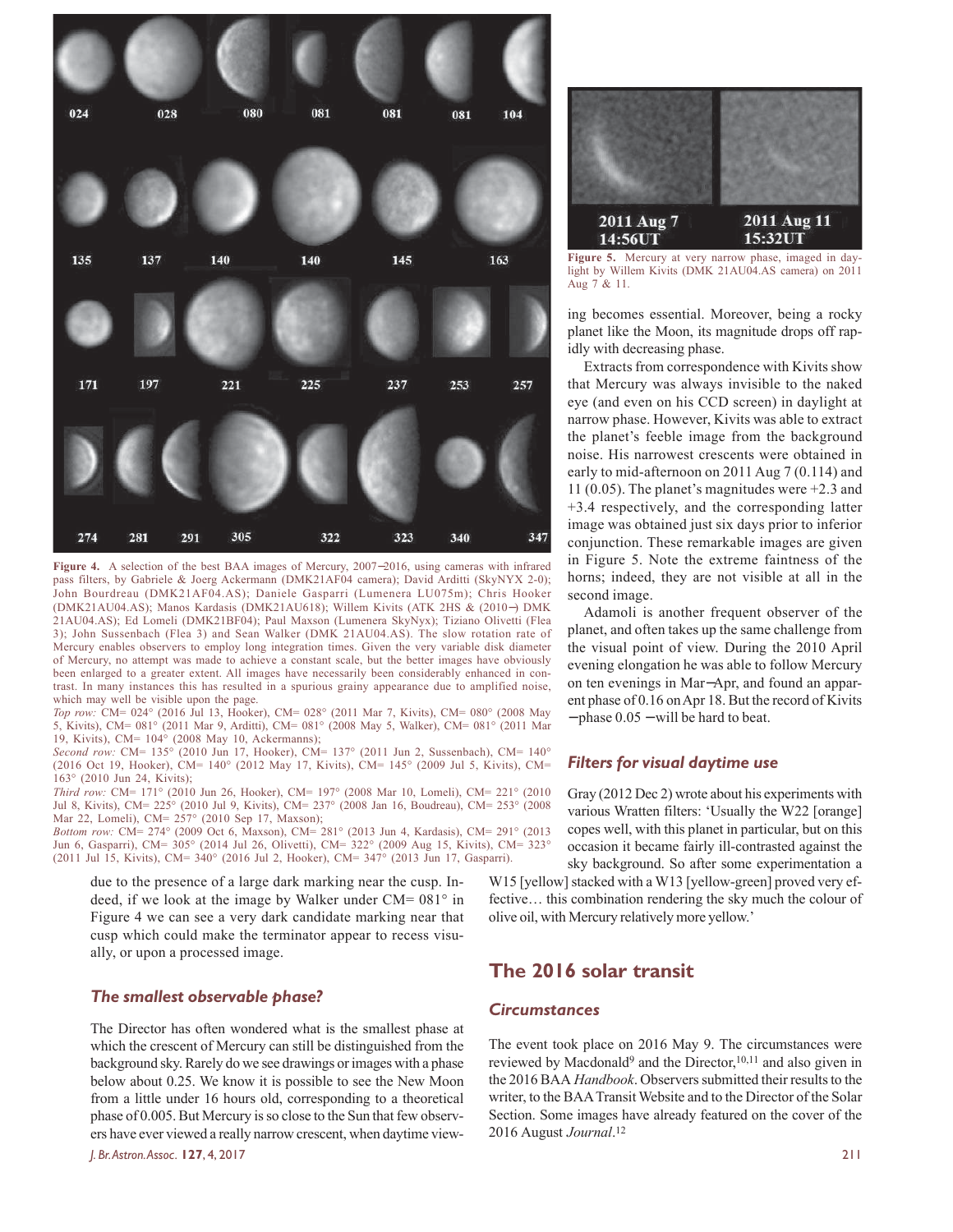





**A** *(top).* Drawings by Mario Frassati, W21 or W23A filter, ×250. *Top row:* 2010 Mar 26 (CM= 042°), Mar 28 (CM= 051°), Apr 5 (CM= 087°) & Apr 8 (CM= 102°). *Middle row:* 2009 Feb 9 (CM= 126°), Feb 13 (CM= 147°); 2008 Mar 2 (CM= 154°) & Mar 6 (CM= 174°). *Bottom row:* 2008 Mar 12 (CM= 204°), Mar 17 (CM= 228°), Mar 22 (CM= 251°); 2009 Oct 16 (CM= 320°).

**B** *(bottom).* Drawings by David Gray, W22 or W15+W13 combined filters, ×365. *From left to right:* 2012 Nov 30 (CM= 085°), Dec 2 (CM= 96°), Dec 4 (CM= 107°) & Dec 8 (CM= 127°); 2008 Oct 29 (CM= 309°).

#### *Observers*

A few observers went abroad to seek more reliable weather, but in the end the conditions in the UK proved to be good for

many observers. The weather favoured observers in the Midlands and in the north, with those further south either having had a reasonable view only at the start, or been troubled by cloud all day. The 3rd and 4th contacts were only observed in the north. Many observers were able to view in hydrogen-alpha light. Most of the material sent in consisted of images of part of or the whole solar disk. Abel, Heath, McKim and Phelps also made drawings. The observers are listed in Table 3 and selected work illustrated in Figures 7−12.

# **Table 1. Observers of Mercury, 2007 Nov–2016 Oct**

G. & J. Ackermann Zaberfeld–Michelbach, Germany 180mm MK &

|                    |                               | 310mm DK Cass.     |  |
|--------------------|-------------------------------|--------------------|--|
| G. Adamoli         | Verona, Italy                 | 125mm MK &         |  |
|                    |                               | 235mm SCT          |  |
| T. Akutsu          | Cebu City, Philippines        | 355mm SCT          |  |
| D. L. Arditti      | Edgware, Middlesex            | 355mm SCT          |  |
| K. N. L. Bailey    | Swindon, Wilts.               | $127$ mm OG        |  |
| J. Boudreau        | Saugus, MA, USA               | 279mm SCT          |  |
| C. Dole            | Newbury, Berks.               | 180mm MK           |  |
| P. Edwards         | Horsham, West Sussex          | 279mm SCT          |  |
| M. & L. Frassati V | Crescentino (VC), Italy       | 203mm SCT          |  |
| M. H. Gaiger       | Tolworth, Surrey              | 254mm refl.        |  |
| D. Gasparri        | Perugia, Italy                | 355mm SCT          |  |
| M. Giuntoli V      | Montecatini Terme, Italy      | $102mm$ OG         |  |
| D. L. Graham V     | Richmond, N. Yorks.           | $152mm$ OG         |  |
| D. Gray $V$        | Kirk Merrington, Co.Durham    | 415mm DK Cass.     |  |
| P. T. Grego V      | St Dennis, Cornwall           | 203mm SCT          |  |
| C. J. Hooker       | Didcot, Oxon.                 | 254mm refl.        |  |
| T. Ikemura         | Nagoya, Japan                 | 380mm refl.        |  |
| R. Johnson         | Ewell, Surrey                 | Digital camera     |  |
| M. Kardasis        | Athens, Greece                | 279mm SCT          |  |
| W. Kivits          | Siebengewald, Netherlands     | 355mm SCT          |  |
| H-G. Lindberg      | Skultuna, Sweden              | 180mm MK           |  |
| E. Lomeli          | Sacramento, CA, USA           | 235mm SCT          |  |
| S. Macsymowicz V   | Ecquevilly, France            | $102mm$ OG         |  |
| G. McLeod          | Bower, Wick                   | 80mm OG            |  |
| P. W. Maxson       | Surprise, AZ, USA             | 254mm SCT          |  |
| F. J. Melillo      | Holtsville, NY, USA           | 254mm SCT          |  |
| C. Meredith        | Prestwich, Manchester         | 203mm SCT          |  |
| D. Niechov         | Göttingen, Germany            | 203mm SCT          |  |
| T. Olivetti        | Bangkok, Thailand             | 410mm DK Cass.     |  |
| I. S. Phelps       | Warrington, Cheshire          | $152$ mm refl.     |  |
| M. Salway          | Central Coast, NSW, Australia | 305mm refl.        |  |
| J. Sussenbach      | Houten, Netherlands           | 279mm SCT          |  |
| J. Vetterlein      | Rousay, Orkney                | $102mm$ OG         |  |
| S. Walker          | Manchester, NH, USA           | $317$ mm refl. $&$ |  |
|                    |                               | 355mm SCT          |  |

*Abbreviations: Cass.= Cassegrain; DK= Dall–Kirkham; MK= Maksutov; OG= Refractor ('Object Glass'); Refl.= Reflector; SCT= Schmidt– Cassegrain.* **V** *indicates visual data only supplied.*

#### *Solar activity*

Solar activity was low, with the last solar maximum well past. On the previous day, the Director (H-alpha and white light) had seen only a few small limb prominences, a number of small plages, and little evidence of flocculi.

The day of the transit was not dissimilar, and the small E. limb prominences provided a photogenic accompaniment to the entry of Mercury's small black disk. There were three small sunspot groups, the largest of which was west of the meridian and several times larger than Mercury in area. Mercury's transit track did not

AR2547 AR254

**Figure 7.** The solar transit, 2016 May 9. Sunspot activity. **A** *(left).* Mercury and sunspot groups at 13:50UT with 102mm OG with green filter and DMK21AU.04

monochrome camera by Ron Johnson. **B** *(right).* Enlargement of the largest sunspot group at 09:45UT with 178mm OG, Herschel wedge, ND + Baader solar continuum filter and ZWO ASI120MM-S camera by Dave Tyler. Note: All the solar transit images are oriented as the Sun would be viewed with the protected naked eye, with north uppermost.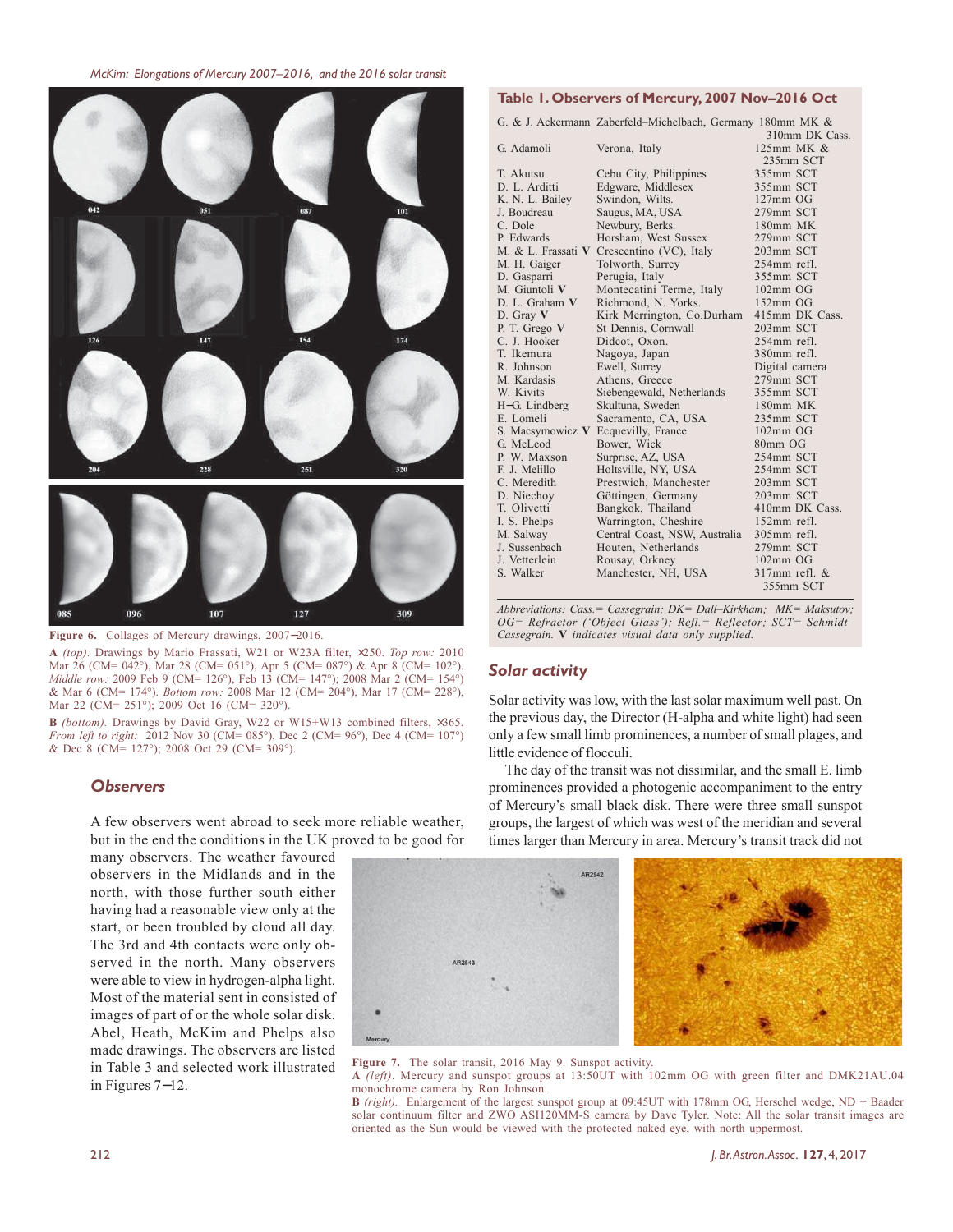

**Figure 8.** The 2016 solar transit. Comparing the view in white light with hydrogen alpha and calcium K. **A** *(left).* White light image at 13:05UT by Manos Kardasis with an 80mm OG, full aperture solar filter and DMK21AU618 camera.

bring it close to any spot. However, the changing aspect of the east limb prominences was interesting to follow as the day progressed. Figure 7 by Ron Johnson shows Mercury and two sunspot groups, and Figure 7B shows a close-up of the largest group by Dave Tyler.

Several observers took H-alpha images on the day of the transit, while Pete Lawrence and Sheri Lynn Karl<sup>12</sup> made Calcium K images too, which make fascinating comparison to the white light aspect. Compare Figures 8A, 8B and 8C, with mid-transit images by Manos Kardasis (white light), Alan Tough (H-alpha) and Lawrence (CaK).

#### **Table 2. Greatest elongation (GE) and observational data, 2007 Nov to 2016 Oct**

| Date of               | Date of                                 | Date of               |  |
|-----------------------|-----------------------------------------|-----------------------|--|
| <b>GE</b> East        | inferior                                | GE West               |  |
| (evening)             | conjunction                             | (morning)             |  |
|                       | 2007 Oct 23                             | 2007 Nov 8 $(1/1)$    |  |
| $2008$ Jan 22 $(2/2)$ | 2008 Feb 6                              | 2008 Mar $3(1/3)$     |  |
| 2008 May 14 (4/6)     | 2008 Jun 7                              | $2008$ Jul 1 $(0/1)$  |  |
| 2008 Sep 11 (1/1)     | 2008 Oct 6                              | 2008 Oct 22 (2/1)     |  |
| $2009$ Jan 4 $(1/0)$  | 2009 Jan 20                             | 2009 Feb 13 (1/1)     |  |
| 2009 Apr 26 $(4/0)$   | 2009 May 18                             | 2009 Jun 13           |  |
| 2009 Aug 24 (1/1)     | 2009 Sep 20                             | 2009 Oct 6 (2/2)      |  |
| 2009 Dec 18 (1/0)     | 2010 Jan 4                              | 2010 Jan 27           |  |
| $2010$ Apr 8 (5/5)    | 2010 Apr 28                             | 2010 May 26 (0/3)     |  |
| $2010$ Aug 7 $(1/1)$  | 2010 Sep 3                              | 2010 Sep 19 (1/2)     |  |
| 2010 Dec 1            | 2010 Dec 20                             | 2011 Jan 9            |  |
| 2011 Mar 23 (2/4)     | 2011 Apr 9                              | 2011 May 7 (0/2)      |  |
| $2011$ Jul 20 $(1/1)$ | 2011 Aug 17                             | 2011 Sep 3            |  |
| 2011 Nov 14           | 2011 Dec 4                              | 2011 Dec 23           |  |
| 2012 Mar $5(3/2)$     | 2012 Mar 21                             | 2012 Apr 18 $(0/1)$   |  |
| 2012 Jul 1            | 2012 Jul 28                             | 2012 Aug 16 $(0/1)$   |  |
| 2012 Oct 26           | 2012 Nov 17                             | 2012 Dec 4 (2/1)      |  |
| 2013 Feb 16 (1/1)     | 2013 Mar 4                              | 2013 Mar 31           |  |
| $2013$ Jun 1 $(1/3)$  | 2013 Jul 9                              | 2013 Jul 30           |  |
| 2013 Oct 9            | 2013 Nov 1                              | 2013 Nov 16           |  |
| $2014$ Jan 31 $(1/0)$ | 2014 Feb 15                             | 2014 Mar 14           |  |
| 2014 May 25 (1/0)     | 2014 Jun 19                             | $2014$ Jul 12 $(0/1)$ |  |
| 2014 Sep 21 (1/0)     | 2014 Oct 16                             | 2014 Nov 1 $(0/1)$    |  |
| $2015$ Jan 14 $(1/0)$ | 2015 Jan 30                             | 2015 Feb 24           |  |
| 2015 May 7 $(2/1)$    | 2015 May 30                             | 2015 Jun 24           |  |
| $2015$ Sep 4 $(1/0)$  | 2015 Sep 30                             | 2015 Oct 16           |  |
| 2015 Dec 29           | 2016 Jan 14                             | 2016 Feb 7            |  |
| 2016 Apr 18 $(2/2)$   | 2016 May 9 (transit) 2016 Jun 5 $(0/1)$ |                       |  |
| $2016$ Aug 16 (1/1)   | 2016 Sep 12                             | 2016 Sep 28 (0/2)     |  |

The availability of observational material is indicated in **bold** type. Each **bold** entry is accompanied in brackets first by the number of *visual* observers followed by the number of *imaging* observers [*e.g*., **(2/1)**]. A number of Elongations, particularly the morning ones, went unobserved.



Lunt LS60THa H-alpha telescope and DMK51AU02.AS camera. **C** (right). Calcium  $\hat{K}$  image at 14:57:32 UT by Pete Lawrence with 40mm CaK PST and ZWOASI174MM camera. This was taken at the point of greatest transit.

#### *Ingress & egress and optical effects*

At the 1973 Nov 10 transit, observing in the bright continuum adjacent to the H-alpha line, Harold Hill13,14 had observed the planet's black disk projected upon the inner solar corona beyond the solar limb up to 1.5 minutes after 4th contact. In fact this was

#### **Table 3. Observers of the 2016 May 9 solar transit**

P. Abel & P. Lawrence (Leicester), G−L. Adamoli (Verona, Italy), R. M. Baum (Chester), K. W. & R. Blaxall (Colchester, Essex), G. Di Giovanni (Colle Leone Observatory, Italy), C. Fattinnanzi (Montecassiniano, Italy), C. Foster (Centurion, S. Africa), M. Foulkes (Grantham, Lincs.), M. Giuntoli (Montecatini Terme, Italy), R. Hartness (Barnard Castle, Teesdale), A. W. Heath (Long Eaton, Notts.), R. Hill (Tucson, AZ, USA), N. D. James (Chelmsford, Essex), R. W. Johnson (Ewell, Surrey), M. Kardasis (Athens, Greece), S. L. Karl (Aberdeen, Scotland), W. J. Leatherbarrow (Sheffield), P. Macdonald (Harrow, Middx.), R. J. McKim (Oundle & Upper Benefield, Northants.), P. Meadows (Crete, Greece), F. J. Melillo (New York, NY, USA), M. P. Mobberley (Bury St Edmunds, Suffolk), P. Mulligan (Sheffield), D. Niechoy (Göttingen, Germany), P. W. Parish & T. Cannon (Gillingham, Kent), I. Phelps (Warrington, Cheshire), A. Tough (Elgin, Moray, Scotland), D. B. V. Tyler (Flackwell Heath, Bucks.), A. Vandebergh (Wittem, Netherlands), A. G. Vargas (Cochabamba, Bolivia), T. Wakefield (Manchester) and S. Williams (Leighton Buzzard, Beds.). Images by S. L. Karl and T. Wakefield were kindly contributed by the Solar Section Director, Lyn Smith.



**Figure 9.** The 2016 solar transit. Hydrogen alpha images at 11:12:16− 11:12:26 UT showing the planet crossing the spicule layer at the edge of the chromosphere just prior to 1st chromospheric contact, with 102mm OG, Quark H-alpha filter and ZWOASI174MM camera, by Pete Lawrence.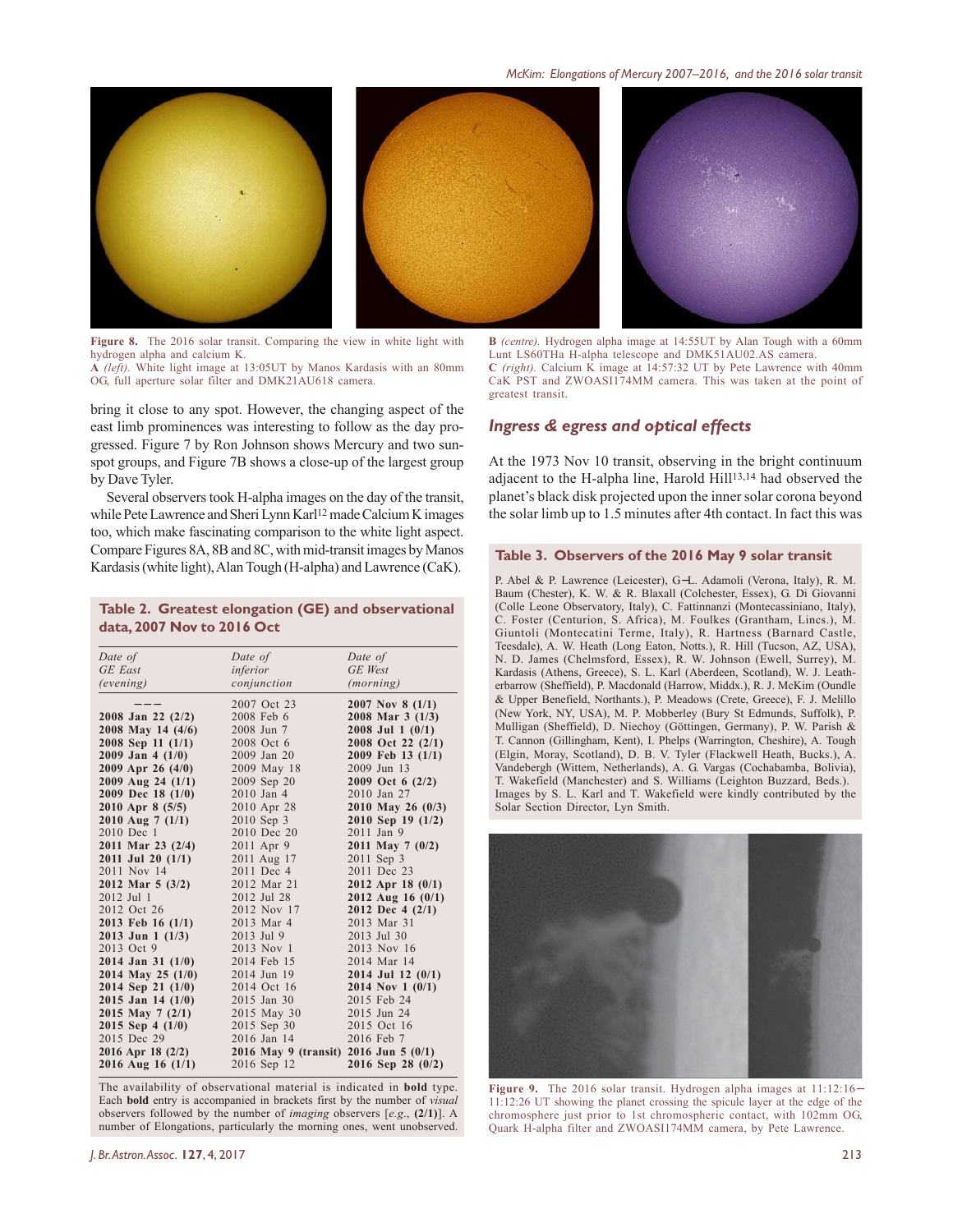

**Figure 10.** The 2016 solar transit. Second contact white light images showing how the appearance of the Black Drop was seeing-dependent.

**A** *(left).* 11:15UT, 150mm OG and Sony TRV-740 video camera, *Ralf Vandebergh*. If this image taken in average seeing is viewed from a distance, a trace of the Black Drop effect – or at least a darkening of the surface between the Sun's limb and planet – is evident.

**B** *(right).* 11:15:12 UT 178mm OG, Herschel wedge, ND + Baader solar continuum filter and ZWO ASI120MM-S camera, *Dave Tyler*. There is no trace of the Black Drop in this image taken in very good seeing, which was clearly obtained a few seconds before that in **(A)**.



Figure 11. The 2016 solar transit. Images and photometric scans taken in fair seeing (Antoniadi III–IV) 17s, 40s and 60s after second contact with 150mm OG and Nikon D3000 camera by Giovanni Di Giovanni. The second of these pairs hints at the presence of the Black Drop. The images have been sharpened so that the position of the true limb has been lost.

another observation of a type previously made at several transits, dating back to the 19th century.<sup>14</sup> Just prior to first contact on 2016 May 9, Pete Lawrence experienced very good conditions and was able to make the same sort of observation before the transit began. Lawrence described his images as showing the planet silhouetted against the spicule (transition) layer before reaching the chromosphere proper: see Figure 9. Lawrence was able to observe that the transit began earlier in H-alpha than in white light, due to the extra depth of the chromosphere. This difference in time is known from previous events. Others attempted to see Mercury prior to 1st chromospheric contact but did not succeed due to the presence of cloud.

Seeing was very favourable for many observers, and those who were able to time the contacts mostly did not experience the once-dreaded Black Drop effect. The latter is now recognised to be more an effect of lack of resolution, which is exacerbated by bad seeing, rather than the result of bad seeing alone (as it was earlier believed to be). Little sign was seen of the light aureole around the planet either, though it can always be mimicked by over sharpening an image. The white spot in the centre of Mercury's disk (an effect of diffraction, reported at some past events) was also not observed. Ralf Vandebergh produced an image hinting at the Black Drop effect at 2nd contact, in fair seeing (Figure 10A). In contrast the image by Dave Tyler in better seeing at the same point shows only a sharp disk (Figure 10B). The ingress sequences of Alan Heath and Ian Phelps (Figures 12 and 15) may also be compared on this point.

### *Timings*

Various predicted timings were given in the 2016 *Handbook*. Actual timings are given in Table 4 ( $I= 1$ st contact, etc.), with the geocentric ones for comparison.

#### **Table 4. UT timings of the 2016 May 9 solar transit**

*All timings made in white light except where stated.*

| <i><b>Observer</b></i>                             | I              | II       | III      | $I\!V$   |
|----------------------------------------------------|----------------|----------|----------|----------|
|                                                    |                |          |          |          |
| Pete Lawrence: white light 11:12:33±4 11:15:40.7±1 |                |          |          |          |
| H-alpha<br>$(102mm \text{ OG})$                    | $11:12:24\pm4$ |          |          |          |
| Manos Kardasis<br>$(279mm$ SCT)                    |                | 11:15:03 |          |          |
| Richard McKim*<br>$(254mm$ refl.)                  | 11:12:30       | 11:15:40 |          |          |
| Ian Phelps<br>$(152mm$ refl.)                      |                | 11:15:32 |          |          |
| R. Hartness<br>$(203mm$ SCT $)$                    |                |          |          | 18:40:20 |
| AlanTough<br>$(100 \; \text{mm} \; \text{OG})$     |                | 11:15:38 | 18:37:23 | 18:40:02 |
| Sheridan Williams<br>$(98mm \text{ OG})$           | 11:12:28       | 11:15:38 |          |          |
| Geocentric (predicted)                             | 11:12:18       | 11:15:30 | 18:39:12 | 18:42:24 |

\*These measurements may generally be reliable to  $\pm$ 5s, but we quote the error estimates of Lawrence which are smaller due to better conditions. The first and second UK contact times differed little from the geocentric ones. A greater deviation can be seen with the third and fourth contacts. For Leicester (Lawrence) the predictions for the contacts were 11:12:19, 11:15:31, 18:39:14 and 18:42:26. Foster stated that for Pretoria (S. Africa) the time predicted for 2nd contact was 11:15:08. He confirmed that this had already occurred by 11:15:32, but did not obtain a precise timing.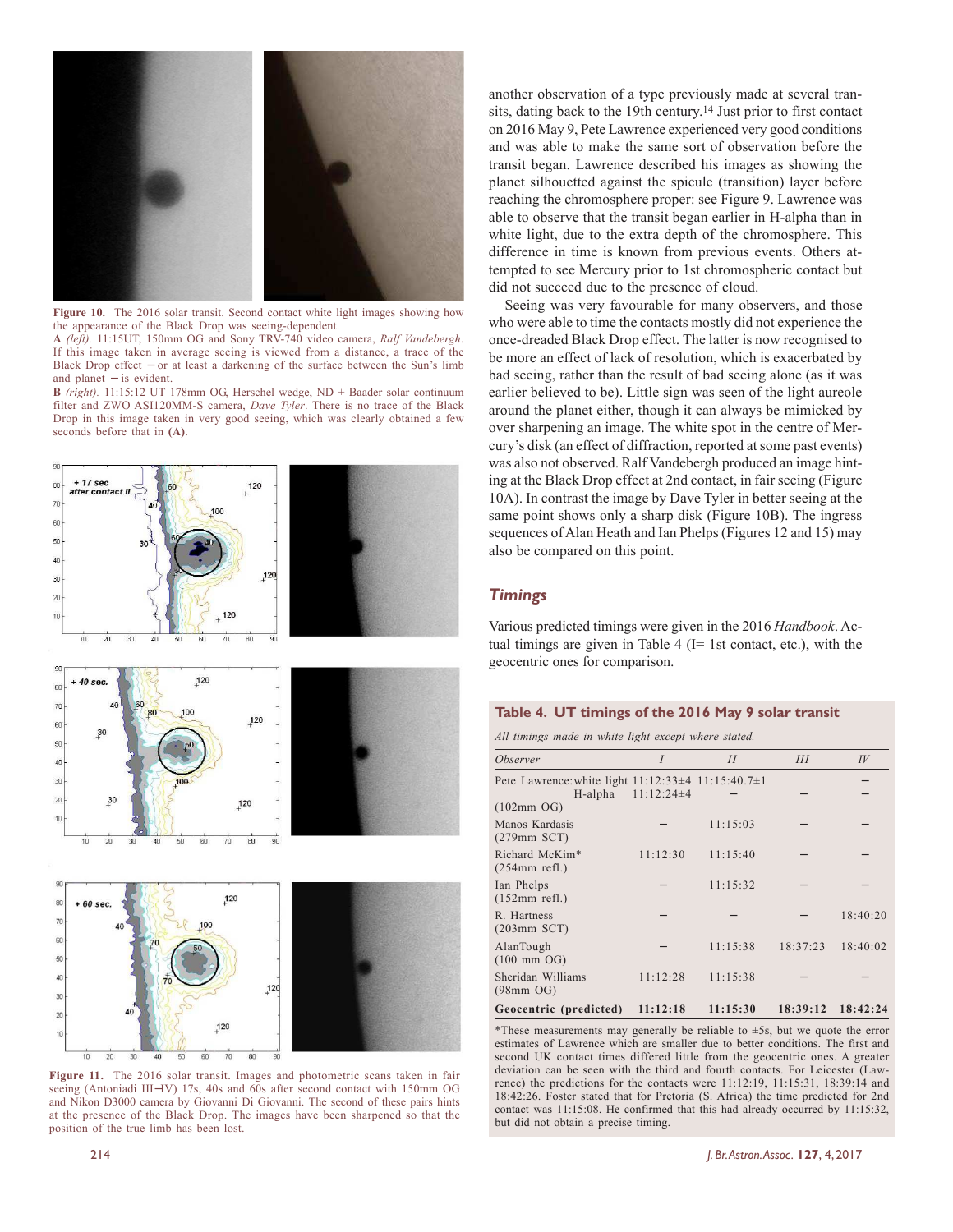#### *Solar parallax*

In principle we could compare the UK data with those from South Africa or South America in order to determine the solar parallax, as was done in the distant past.

# *Observers' comments (extracts)*

- **Paul Abel & Pete Lawrence:** 'We were able to follow the transit until the end, although by this point we were observing the Sun through gaps in the trees!'
- **Gianluigi Adamoli:** 'Around 15:30 UT there was a temporary thinning of the clouds. Mercury was a perfectly round spot, absolutely black, with very definite edge. I've been lucky that this transit was a very long affair, so allowing me to take advantage of a limited opportunity window, during an otherwise very bad day, quite rare for May, in Italy.'



**Figure 12.** The 2016 solar transit. Drawings at ingress by projection with 75mm OG, ×90, by Alan Heath.

- **Richard Baum:** 'Cloud and haze proved a nuisance, but we had good moments. Both ingress and egress were lost to cloud but in the time it was possible to have a decent sight of the event it was fascinating. Thinking back to June 2004 and Venus, Mercury seemed more like a full stop! Of course there was no comparison with the observations made during the transit of 1973 when after a morning of exceedingly heavy rain the cloud abruptly cleared with remarkable rapidity, and rushing home from work, I was able to catch egress very well. At that time I was much taken with historical reports of white spots and haloes round the planet. Artefacts obviously, yet I did catch a glimpse of whiteness around the planet.'
- **Giovanni Di Giovanni:** 'These results [with 150mm Cass. in seeing Antoniadi III−IV] show a slight Black Drop effect at ingress, less prominent than had been expected.' The observer submitted photometric scans of the ingress image series (Figure 11).
- **Clyde Foster:** 'As Ingress time approached, weather conditions were very uncertain, although definitely better than forecast… There were substantial breaks in the cloud… All in all, an eventful day, not least



**Figure 13.** The 2016 solar transit. H-alpha image at 13:36:51 UT with Solarscope SV50 (50mm aperture) and DMK21AU04.AS camera by Bill Leatherbarrow. Notice the very slight whiteness around the planet; an effect of image-processing.

#### *McKim: Elongations of Mercury 2007–2016, and the 2016 solar transit*

of all that it started at about 02:00 a.m. with me up early for some Mars imaging.'

**Mike Foulkes:** 'The forecast indicated it would be very clear north of Peterborough but with some thin cloud around first/second contact, but very clear into Lincolnshire. I decided to travel north up the A1 and ended up in a lay-by on the A46 to the east of the A1. As I headed north it was cloudy but slowly blue skies appeared. I did think of stopping near Grantham but there was a bit of thin cloud around, so went further north in line with the forecast. I set up my trusty 70mm refractor with an imaging camera. I did get a few funny looks from other people parked in the lay-by throughout the time I was there. Then Mr Spode appeared. A couple of minutes before first contact my drive stopped. By the time I changed the batteries and checked the connection and got the drive going again and slewed back to the east limb, first contact had taken place. But I managed to see second contact with the webcam going. I had to leave around 15:00 BST to get back to Stevenage.'

**Alan Heath:** 'No Black Drop seen [at ingress; 75mm OG]. The planet was completely black and well seen and darker than the umbra of a sunspot.' Alan's ingress drawings are given in Figure 12.

**Bill Leatherbarrow:** 'I did try to replicate Harold Hill's famous observation of Mercury before transit, silhouetted against the solar corona, but without success either visually or imaging.' Bill rightly considers that the slight whiteness around Mercury in transit was an effect of processing: however, this is hardly visible in Figure 13.

- **Richard McKim:** 'The transit was shown to many pupils and staff at Oundle School using a 254mm Newtonian to project the image. There was a distinct gap between Mercury and the Sun's limb by 11:16:00 UT, and at 11:17:45 UT I noted that any light aureole around Mercury was barely visible upon the projection screen in good seeing, and any such appearance was regarded as illusory. Images were also made with a 60mm Coronado H-alpha telescope (Figure 14). Conditions were quite good until 18:20 UT, less than 20 minutes before 3rd contact, when cloud cover gradually increased to 100%.'
- Peter Meadows: 'The transit was observed using telescopes set up by the Crete Astronomy Friends Club in the picturesque Venetian Harbour in Chania. I observed the transit at around 15:50 UT (18:50 EEST local time). Both the telescopes showed that Mercury was darker than the umbra of the few sunspots that were visible.'



Figure 14. The 2016 solar transit. Two H-alpha images at 11:30 & 15:44UT with 60mm Coronado solar telescope and Phillips ToUCam camera by Richard McKim.